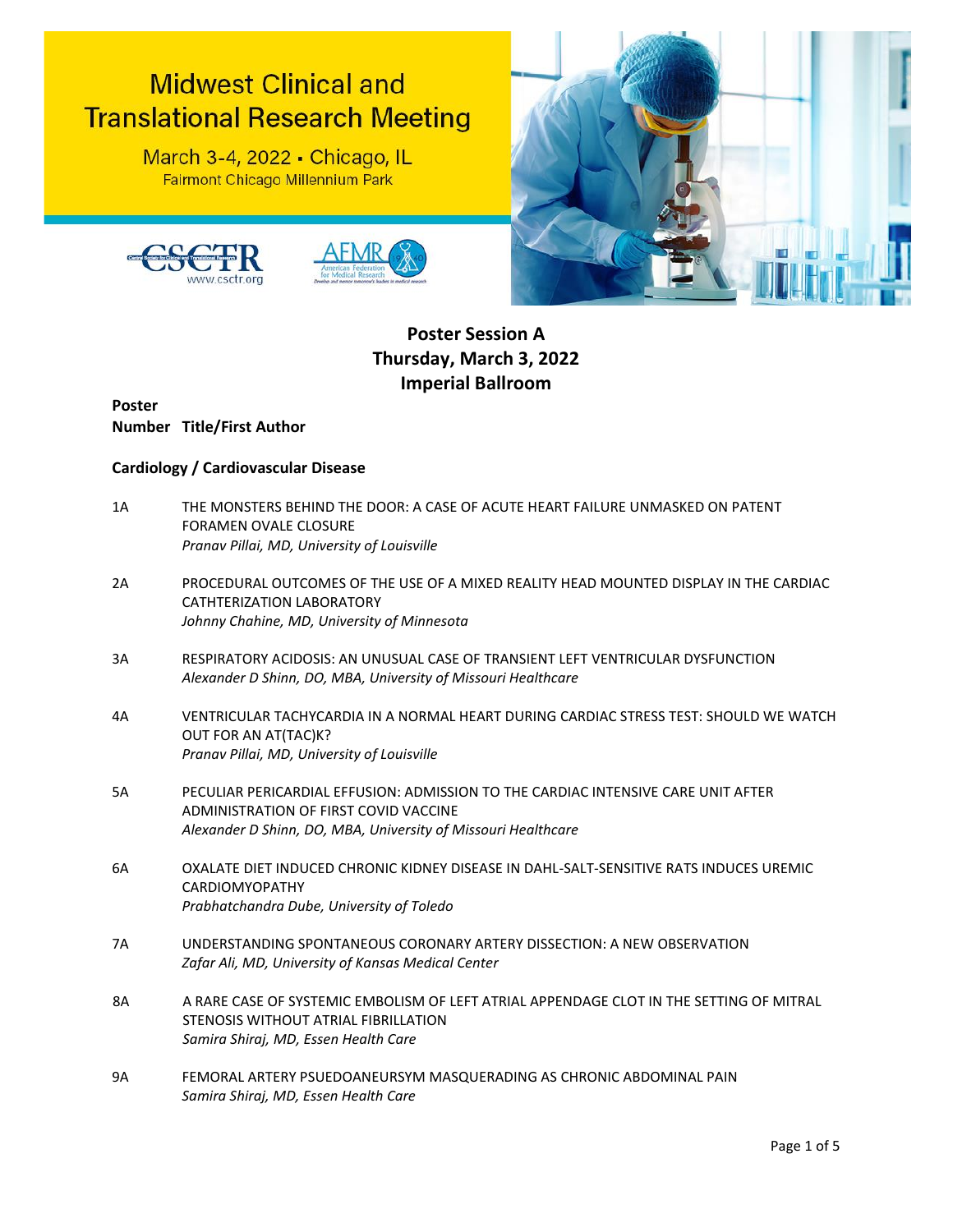- 10A SULFONYLUREA INDUCED VENTRICULAR ARRHYTHMIAS *Abdullah Ahmad, MD, Englewood Hospital and Medical Center*
- 11A CARDIOVASCULAR MAGNETIC RESONANCE IMAGING PHENOTYPES AND LONG-TERM OUTCOMES IN PATIENTS WITH SUSPECTED CARDIAC SARCOIDOSIS *CHETAN SHENOY, MBBS, MS, University of Minnesota*
- 12A SYSTEMATIC ERROR RESULTING IN A LEAD REVERSAL EPIDEMIC IN THE EMERGENCY ROOM: AN UNDERESTIMATED CONSEQUENCE OF THE GLOBAL PANDEMIC *Mohammad Al Bataineh, MD, University of Missouri-Columbia*
- 13A COVID-19 PATIENTS ON CARDIAC MEDICATION THERAPY AT A HIGHER RISK OF IN-HOSPITAL MYOCARDIAL INFARCTION, CARDIAC ARREST AND DEATH *Apurv Agarwal, MBBS, University of Louisville*
- 14A MECHANISMS OF THROMBOSIS IN PATIENTS WITH LIPOEDEMA AND LYMPHEDEMA *Sharon J Shim, MS, Cleveland Clinic Heart, Vascular, and Thoracic Institute*
- 15A EFFECTIVENESS OF THE ANGIOVAC SYSTEM IN REMOVAL OF INTRAVASCULAR MASSES: A SINGLE CENTER EXPERIENCE *Austin Nickell, BS, University of North Dakota*
- 16A A TRIAD OF PERICARDITIS, PERICARDIAL EFFUSION< AND PLEURAL EFFUSION AS THE PREDOMINANT PRESENTATION OF RHEUMATOID ARTHRITIS *Adam S Devine, Medical College of Wisconsin*
- 17A PEMBROLIZUMAB INDUCED MYOCARDITIS: A RARE FATAL MULTISYSTEM IMMUNE RELATED TOXICITY *Abdullah Ahmad, MD, Englewood Hospital and Medical Center*

#### **Nephrology**

- 18A COMPUTATIONAL AND EXPERIMENTAL ANALYSIS REVEALS THE ARACHIDONIC ACID METABOLITE 20- HYDROXYEICOSATETRAENOIC ACID IS A NOVEL LIGAND OF THE NA/K-ATPASE *Dhilhani Faleel, M.Sc, University of Toledo College of Medicine and Life Sciences*
- 19A SINGLE PASS ALBUMIN DIALYSIS FOR REFRACTORY VASOPLEGIA IN CALCIUM CHANNEL BLOCKER **TOXICITY** *Jenna Essink, MD, University of Nebraska Medical Center*
- 20A SUSPECTED DOXYCYCLINE INDUCED ACUTE INTERSTITIAL NEPHRITIS *Andrew Abrahamian, MD, University of Toledo*

#### **Endocrinology / Metabolism**

- 21A SHORT-TERM DIETARY BRANCHED-CHAIN AMINO ACID RESTRICTION HAS PERSISTENT METABOLIC HEALTH BENEFITS *Mariah Calubag, University of Wisconsin-Madison*
- 22A RESISTANT HYPERTENSION SECONDARY TO PRIMARY ALDOSTERONISM: A CASE SERIES *Ayesha Saeed, MD, St. Elizabeth's Medical Center, Boston University School of Medicine*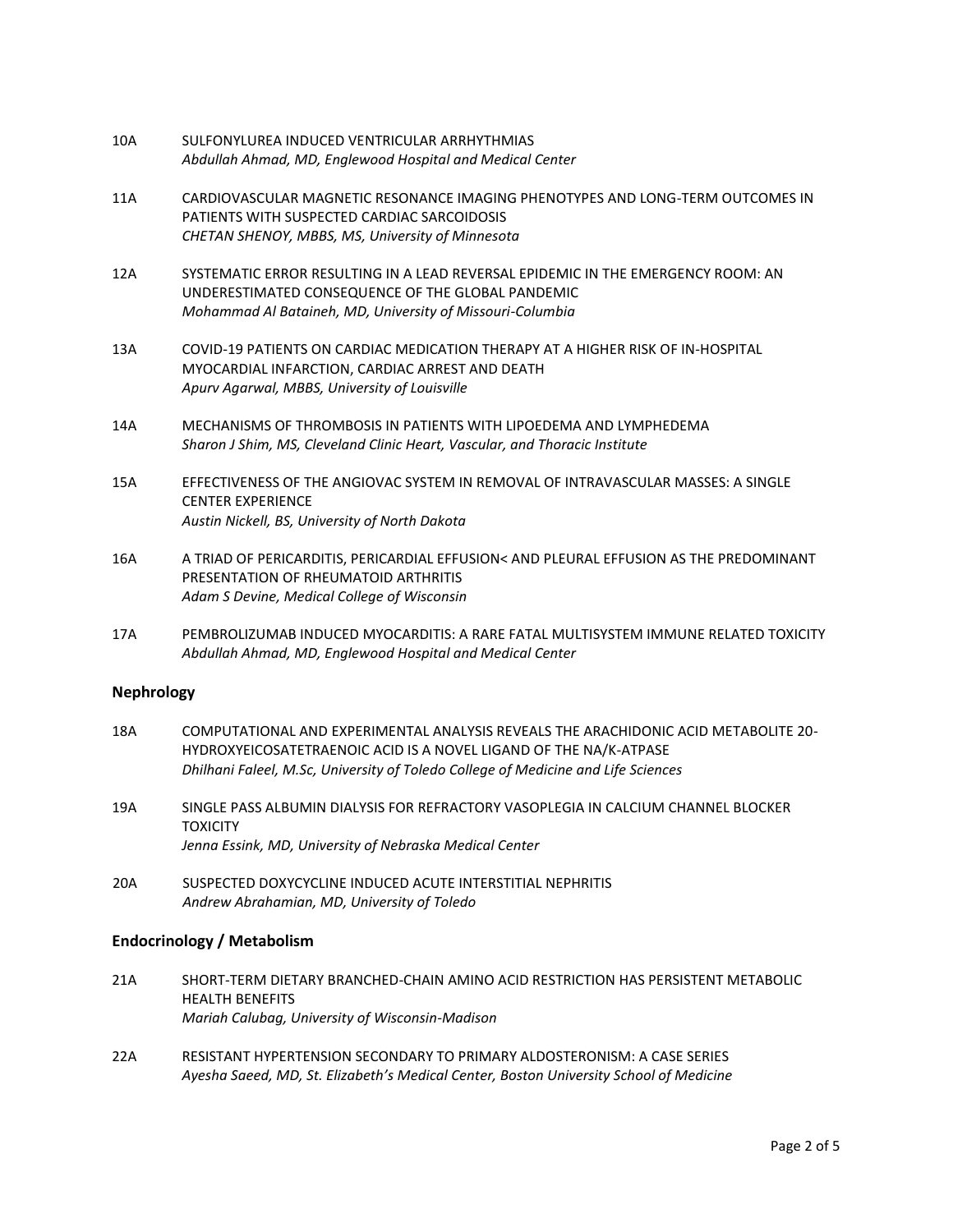- 23A METASTATIC PROSTATE ADENOCARCINOMA: AN UNUSUAL CAUSE OF ECTOPIC ADRENOCORTICOTROPIC HORMONE SECRETION *Ayesha Saeed, MD, St. Elizabeth's Medical Center, Boston University School of Medicine*
- 24A A CASE OF SECONDARY HYPERTENSION: MISSED MORE OFTEN THAN NOT IN PRIMARY CARE *Kirsten M Lipps, MD, University of Wisconsin Hospitals and Clinics*
- 25A THYROID IMMUNE-RELATED ADVERSE EVENTS ARE ASSOCIATED WITH IMPROVED SURVIVAL IN CANCER PATIENTS *Dua'a Abdallah, MBBS, University of Nebraska Medical Center*
- 26A DIETARY ISOLEUCINE RESTRICTION ALTERS METABOLISM TO REVERSE DIET-INDUCED OBESITY IN MICE *Michaela Trautman, RD, CD, University of Wisconsin Madison - Lamming Laboratory*
- 27A AN UNCOMMON CAUSE OF RECURRENT HYPOGLYCEMIA *Baraa Saad, MD, University of Missouri-Columbia*
- 28A MASS SPECTROMETRY BASED LIPIDOMICS AND FATTY ACIDOMICS A NEW WINDOW FOR THE BIOMEDICAL SCIENCES AND NUTRITION RESEARCH *Sugasini Dhavamani, University of Illinois*
- 29A GENOTYPE-PHENOTYPE CORRELATIONS IN SUBJECTS WITH HNF1B ASSOCIATED DIABETES *Maria V Salguero Bermonth, MD, MSc, University of Chicago Hospitals*
- 30A A LOW ISOLEUCINE DIET EXTENDS LIFESPAN AND IMPROVES HEALTHSPAN IN A SEX-DEPENDENT MANNER IN A GENETICALLY HETEROGENEOUS MOUSE POPULATION *Cara L Green, University of Wisconsin-Madisin*
- 31A DIETARY ISOLEUCINE RESTRICTION IMPROVES METABOLIC HEALTH BUT INDUCES CARDIAC REMODELING IN AGED FEMALE MICE *Chung-Yang Yeh, University of Wisconsin-Madison*
- 32A IMMUNE CHECKPOINTS AND SUPPRESSOR CELLS AFFECT THYROID CANCER OCCURRENCE AND **SEVERITY** *Anupam Kotwal, MD, University of Nebraska Medical Center*
- 33A METABOLIC AND MOLECULAR RESPONSE TO CALORIE RESTRICTION IS HIGHLY DEPENDENT ON TEMPORAL CONDITIONS *Heidi Pak, University of Wisconsin-Madison*
- 34A REGULATION OF ADIPOSITY AND METABOLISM THROUGH DIETARY HISTIDINE *Victoria Flores, BS, University of Wisconsin-Madison*

#### **Gastroenterology / Clinical Nutrition**

- 35A INTESTINAL PERMEABILITY IN CIRRHOSIS VARIES BY GUT SEGMENT *Patricia Bloom, MD, University of Michigan*
- 36A USE OF URINARY ACIDIFYING AGENTS TO ENHANCE EXCRETION OF SYSTEMIC AMMONIA *Vishwaratn Asthana, MD, PhD, University of Michigan*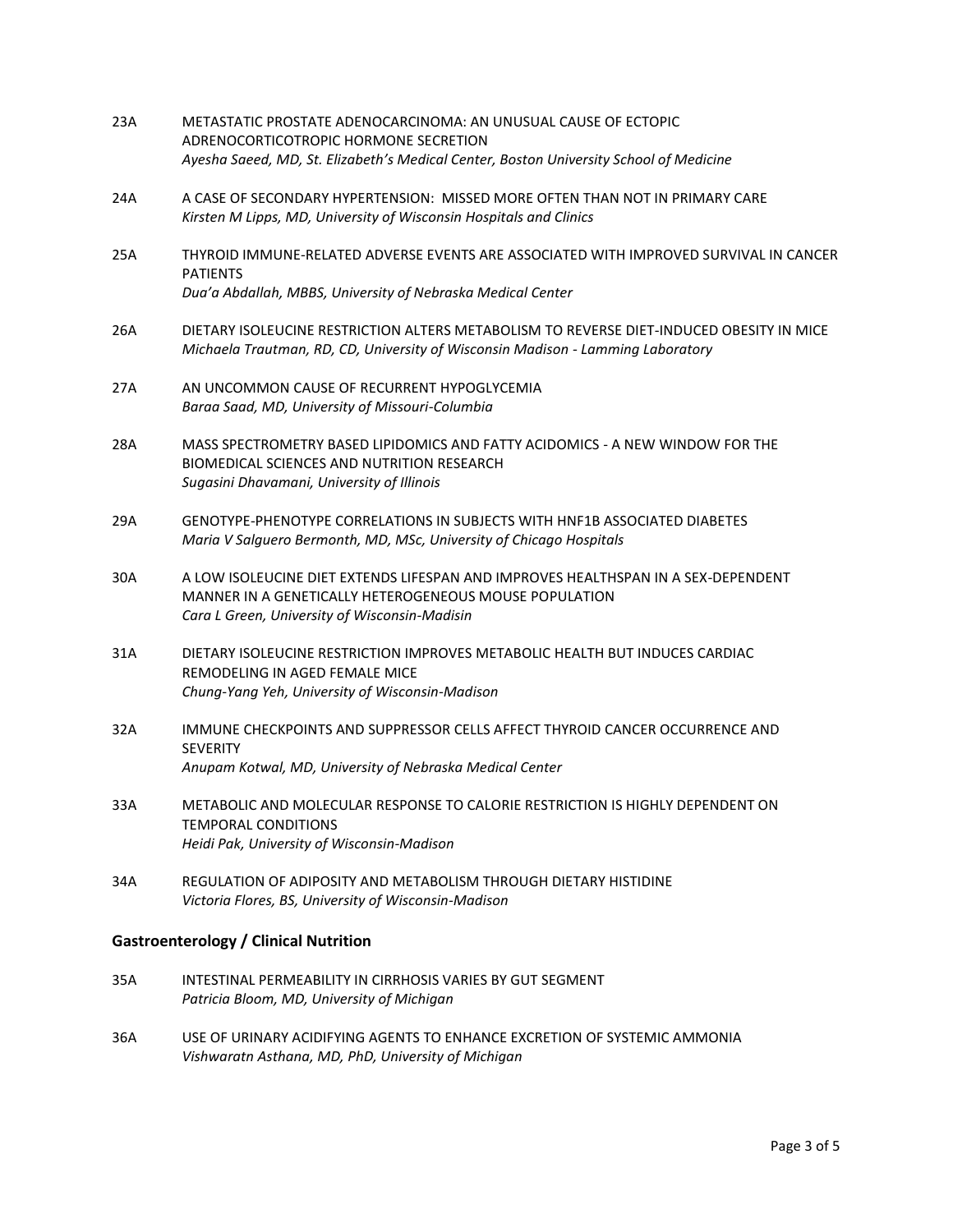- 37A EVALUATING RISK FACTORS FOR POOR BOWEL PREPARATION IN COLONOSCOPIES FOR CHRONIC **DIARRHFA** *Mahmoud M Mansour, MD, Univerity of Missouri Columbia*
- 38A RELATIONSHIP BETWEEN MI AND CARCINOID SYNDROME: A NATIONAL INPATIENT SAMPLE ANALYSIS *Ratib Mahfouz, MD, Kent Hospital/Brown University*
- 39A GASTROESOPHAGEAL REFLUX DISEASE IS ASSOCIATED WITH DECREASED MORTALITY RISK IN PATIENTS ADMITTED TO THE HOSPITAL WITH BRADYCARDIA OR ATRIOVENTRICULAR BLOCK: A NATIONWIDE ANALYSIS *Mohammad Darweesh, MD, East Tennessee State University*
- 40A LACTOSE INTOLERANCE IS ASSOCIATED WITH A DECREASED RISK OF ACUTE CORONARY SYNDROME: A NATIONWIDE ANALYSIS *Fares Ghanem, MD, East Tennesse State University*
- 41A OUTCOMES OF NON-VARICEAL UPPER GASTROINTESTINAL BLEEDING IN PATIENTS WITH CIRRHOSIS: A NATIONWIDE ANALYSIS *Mahmoud M Mansour, MD, Univerity of Missouri Columbia*
- 42A USE OF FECAL ELASTASE TESTING IN SCREENING, DIAGNOSIS AND MANAGEMENT OF EXOCRINE PANCREATIC INSUFFICIENCY *Apaar Dadlani, MBBS, University of Louisville*
- 43A REVIVIFY MODULATES HEALTHY GUT MICROBIOMES AND SHORT CHAIN FATTY ACIDS EVALUATED BY AN IN VITRO MODEL OF GUT MICROBIOME STUDY *A H M Z Ashraf, BS, M(ASCP), The University of Texas at Austin*
- 44A LIPOXIN A4 IN OBESITY-ASSOCIATED TYPES OF GASTROINTESTINAL CANCERS. *Wojciech Blogowski, MD, PhD, Mayo Clinic and University of Zielona Gora*
- 45A PENICILLIN ALLERGY IS ASSOCIATED WITH INCREASED RISK OF CLOSTRIDIOIDES DIFFICILE INFECTION: A NATIONWIDE ANALYSIS *Mohammad Darweesh, MD, East Tennessee State University*
- 46A PREVALANCE OF GERD IN PATIENTS WITH OSA: A NATIONAL INPATIENT SAMPLE ANALYSIS *Ratib Mahfouz, MD, Kent Hospital/Brown University*
- 47A INTRAABDOMINAL HYPERTENSION IS A POWERFUL PREDICTOR OF MORTALITY AND POOR CLINICAL OUTCOME IN PATIENTS ADMITTED WITH SEVERE ACUTE PANCREATITIS: META ANALYSIS *Mohammad Darweesh, MD, East Tennessee State University*
- 48A THE ROLE OF POST TRANSLATIONAL MODIFICATION IN THE DEVELOPMENT AND/OR PROGRESSION OF INFLAMMATORY BOWEL DISEASE *Ananya Mitra, BS, BA, University of Nebraska Medical Center*

#### **Pediatrics**

49A TRANSCRIPTOME-BASED DRUG REPURPOSING IN GROUP 3 MEDULLOBLASTOMA *David J Doss, Creighton University*